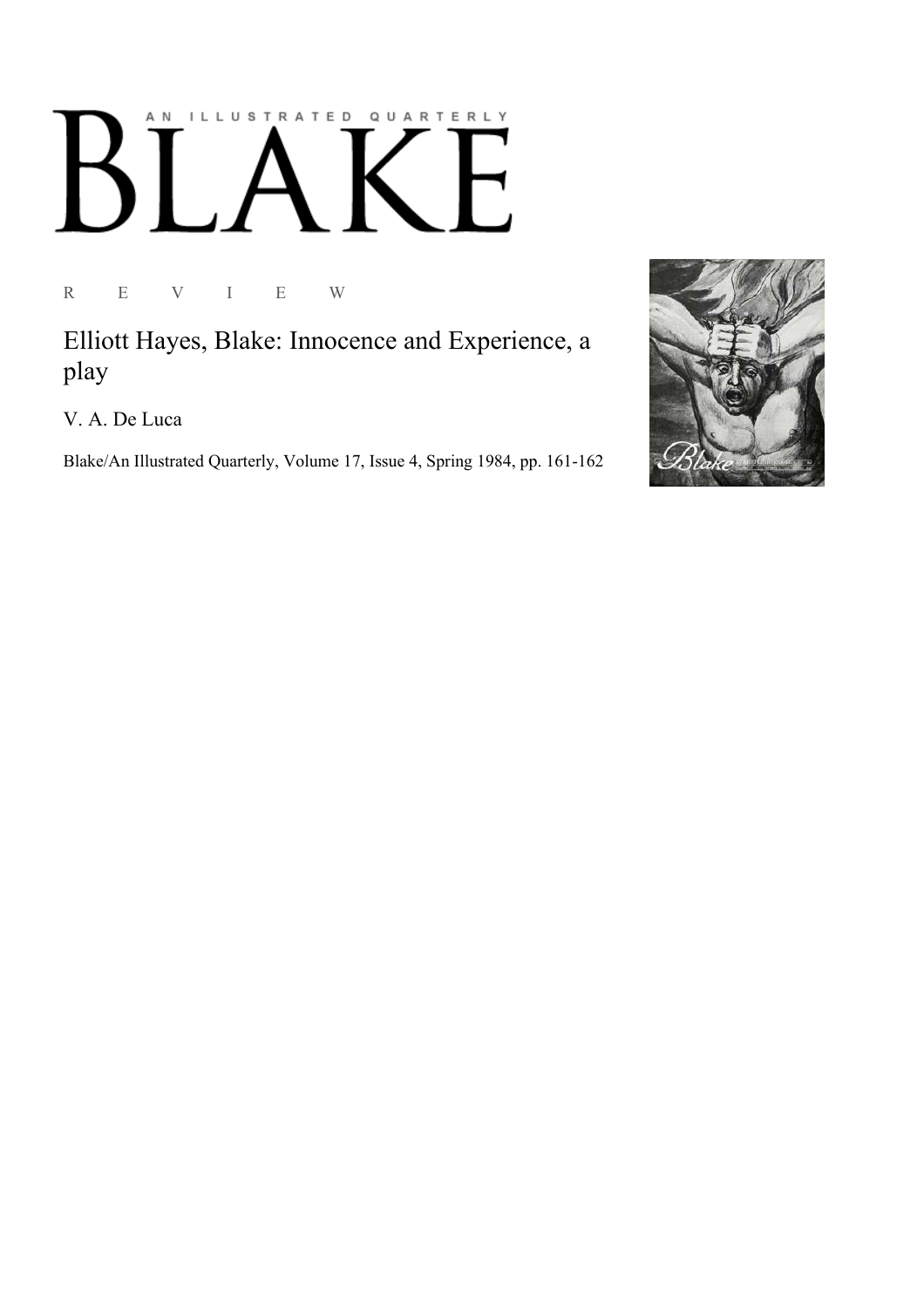ly one, passing mention. The essays, set out by me in the previous paragraph in a fairly logical order, are arranged in alphabetical order of author. The complete series, in illustration, text and commentary, is renumbered to follow Dante's text more closely. In one case, the reversing of the accepted numbers 90 and 91 in fact reverses the text order, at least as given in the catalogue (on the other hand, number 70 is not moved to put it in its correct place after number 71). An identification is suggested for number 100, the passage in Inferno XIV, 1-24, where Dante sees the violent against God, some lying on the ground, some sitting all crouched up, and some condemned to roam incessantly.

"Blake: Innocence and Experience, " a plav written by Elliott Hayes. Stratford Festival of Canada, production. Directed by Richard Monette with Douglas Campbell as William Blake. Stratford Festival Third Stage, 18 June-13 August 1983.

Reviewed by V. A. De Luca

The rich, gentle farmland surrounding Stratford, Ontario, and its famed Shakespeare festival might pass as a reasonable facsimile of the restored "green & pleasant Land" of Blake's vision. In the summer of 1983 a living facsimile of Blake himself might be found there, aptly chanting the lyric "And did those feet. ... " The occasion was the Stratford Festival's production of a one-man play *Blake: Innocence and Experience*, with the distinguished Canadian actor Douglas Campbell in the title role. Campbell achieved a remarkable physical likeness and delivered the many Blakean passages in his script with eloquence, force, and clarity. Indeed there was much in this production to beguile the eye and ear. But all through it admirers and students of the poet would have done well to be on guard. Stratford, Ontario, after all, is not England's green and pleasant land, and this *Blake* is not Blake.

The play makes a nice first impression, as Blake enters his workshop, outfitted with the frock coat, broad hat, and lantern of Los in the frontispiece of *Jerusalem.*  The simply-furnished thrust stage includes a fine period recreation of an engraver's work table. In these convincing surroundings for the next hour and a half Campbell/Blake rambles, reminisces, and recites. He even sings, for there are lovely melodies (composed by Loreena McKennit) accompanying some of the *Songs of Innocence* and stand-



Douglas Campbell as William Blake. Photo by Robert C. Ragsdale. Courtesy, Stratford Festival of Canada.

ing in for the lost tunes that Blake is said to have actually composed. Campbell's Blake is, in the first act at least, cheerful, reflective, and given to quiet recollective musing. As he putters about the workshop, he becomes a loveable eccentric, a Dickensian "character." What one misses here is Blake's awesome tone of authority, of a passion that arises not from personal eccentricity but from an impersonal commitment to truth. Passion flares in the second act, during a long medley composed of passages on political revolution, but, as directed by Richard Monette, Campbell's reading gives to the passion more than a little hysteria; attention is thus deflected from the political content of the text to the private frenzy of the bard. Not all of this need be faulted. If we are presented an image of a smaller, more daunted Blake than the one that comes through his works, we should not rule out utterly the possibility that this image captures some actual biographical truth.

An accurate picture of Blake, however, cannot emerge out of an inadequate representation of what he wrote, what he meant, and what was important to his life. Here the playwright Elliott Hayes bears a heavy burden of responsibility. His text is largely an achronological pastiche of passages from Blake's writings, loosely arranged,